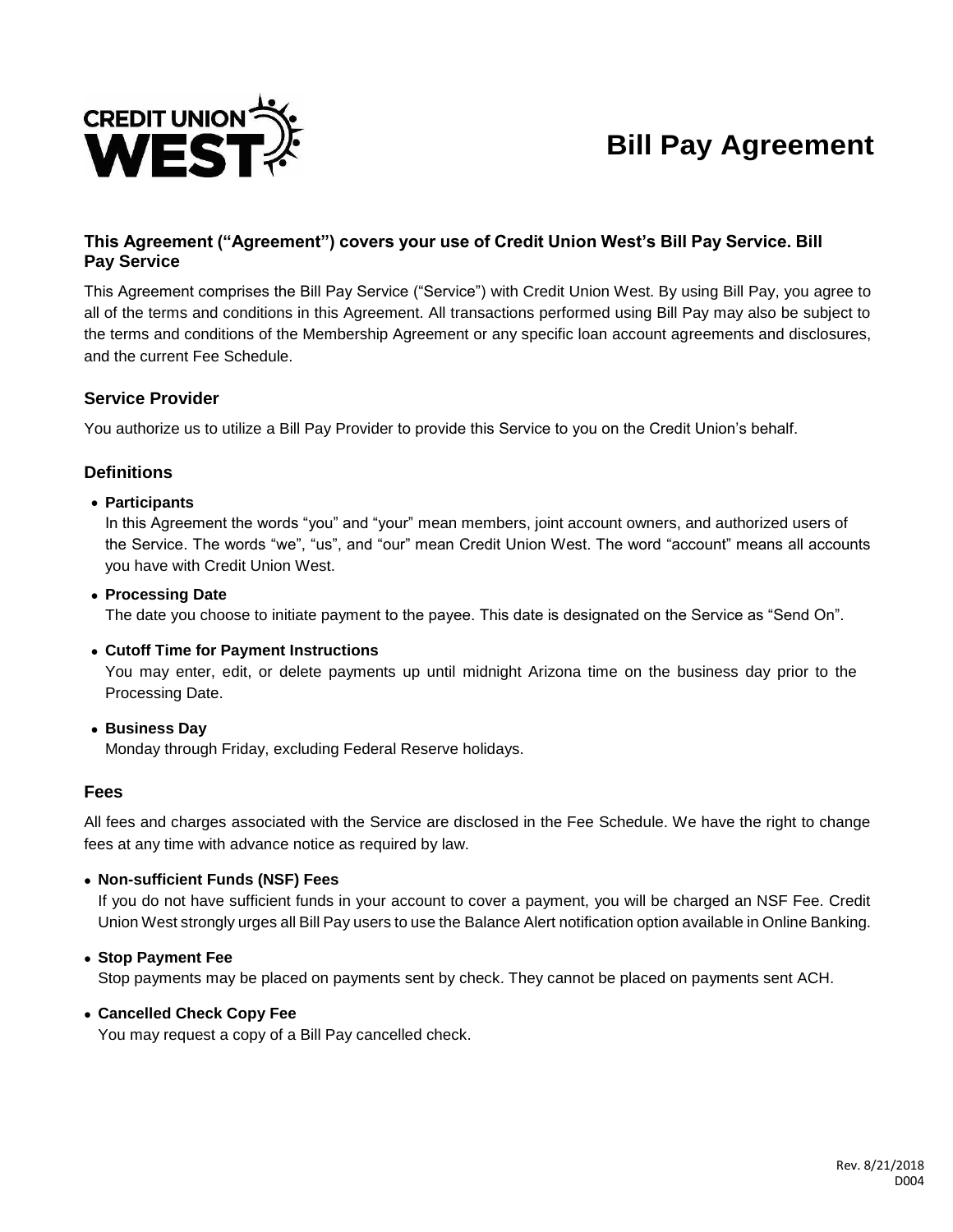## **Collection of Fees**

In the event funds are not available in your checking account on the date a fee is charged, we reserve the right to collect the fee from any non-IRA account on which you are listed as the Owner or Joint Owner. If we are unable to collect the fee within thirty (30) days, we may terminate your Bill Pay Service without notice.

## **Scheduling Payments**

Subject to the terms and conditions of this Agreement, you authorize us, and any third party acting on our behalf, to choose the most effective method to process your payment, including, without limitation, electronic (ACH), paper, or some other draft means. When possible, payments will be made electronically. However, some payments will be made by check. You must allow at least three (3) business days between the Processing Date and due date (not the grace or late payment date) for electronic payments and at least five (5) business days for check payments. This date is designated on the Service as "Deliver By". The Credit Union and the Bill Pay Provider cannot guarantee the time that any payment will be received by a payee or credited to your Bill Pay account by the vendor and will not be liable for any service fee, late charge, or finance charge. You must allow sufficient time for payees to process your payment after it is received. It is your responsibility to schedule your bill payments in such a manner that your obligations will be paid on time. If you do not allow sufficient time to process a payment, or enter an incorrect due date or account number, we are not liable for any service or late charges levied against you.

#### **Payment Processing**

For payments processed via electronic delivery (ACH) the funds will be debited from your account on the Processing Date as defined above, if scheduled before the cutoff time. For payments processed via check the funds will be debited when the payee presents the item for payment.

#### **Payment Confirmation**

For each properly instructed payment to an eligible payee, you will receive a transaction confirmation number. Unless you receive a confirmation number, we shall not be liable for any failure to make a payment, including any finance charge or late fees incurred as a result.

Subject to the limitations discussed in this Agreement, if you follow the procedures described in this Agreement for payments, and you are assessed a penalty or late charge resulting from no fault of us, we will reimburse you for that late charge up to a maximum amount of \$15.00. If you do not adhere to the obligations described in this Agreement, or if you schedule a payment less than five business days before a payee's due date, you will assume full responsibility for all penalties and late fees.

## **Restrictions**

Payments may only be made in U.S. dollars to a payee with a U.S. address. Each payee must appear on the payee list you create with the Credit Union, and the account you are paying must be in your name.

You may not use the Bill Pay service to make payments to a federal, state, or local government or tax unit, payees outside the United States, or to other categories of payees we may establish from time to time. The Credit Union reserves the right to refuse to make any payments, but will notify you of any such refusal within three (3) business days following receipt of your payment process date.

#### **Failed Payments**

If a non-sufficient funds (NSF) condition exists, the payment may be returned via banking channels. If funds are not available on the Processing Date, payment(s) via ACH will not be sent and it is your responsibility to reschedule the payment(s).

The Credit Union is not responsible to notify you if sufficient funds are not available in your account. The Credit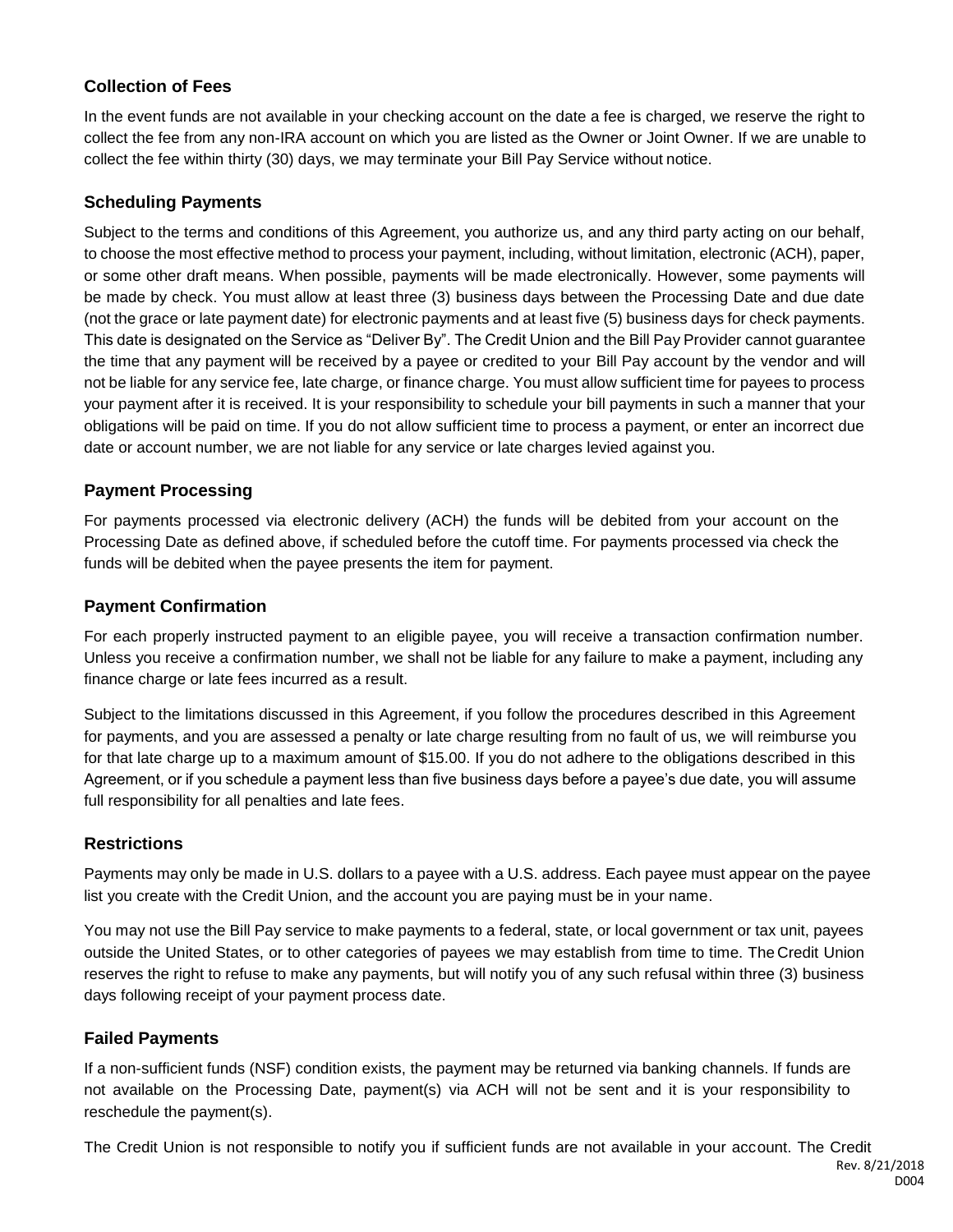Union is not liable for any damages you incur if:

- the estimated time allowed for delivery to the payee is inaccurate
- you provide incomplete or incorrect payee information
- there are delays in mail delivery
- there are changes to the payee's address or account number
- any payee fails to account for the payment in a timely manner
- any other circumstance occurs beyond the control of the Credit Union
- your Bill Pay service has been cancelled

#### **Errors in Bill Payments**

If you select an electronic payee address that matches your payment coupon exactly and the Bill Pay processor routes the payment to a different payment center, the Bill Pay processor is responsible for the late charge and will reimburse any payee-imposed late fees, up to \$50.00. If you select an electronic payee with an address that is different from that indicated on the payment coupon, you are responsible for the late charge. You have the option to manually set up a payee with the correct address as found on the payment coupon.

#### **Right to Impress a Lien**

The Credit Union shall have a lien or the right to impress a lien on your shares and deposits for sums due to the Credit Union. Such a right will not apply to shares or deposits held pursuant to Individual Retirement Accounts, self-employed plans under the Internal Revenue Code, or any other deposits for which lien rights would disqualify said deposits from special benefits or preferences provided under the Internal Revenue Code.

#### **Bill Pay Stop Payments**

Our ability to process a stop payment request will depend on the payment method and whether or not a check has cleared. We may also not have a reasonable opportunity to act on any stop payment request after a payment has been processed. If you desire to stop any payment that has already been processed, you must call the Credit Union at the contact information listed below. Although we will make every effort to accommodate your request, the Credit Union will have no liability for failing to do so. The fee for stop payments is disclosed in our Fee Schedule.

#### **General Disclaimer**

Credit Union West hereby disclaims any warranties, endorsement, or representations, expressed or implied, related to any product, service, advertisement, or other information contained herein. This includes any content contained, distributed, linked, or downloaded from the site. Any products or services from this site are to be used at your own risk, with no obligations or liabilities by Credit Union West. It will be within the sole discretion of Credit Union West to correct any errors or to omit any portion of the services, products, or materials contained herein. This Agreement, any separate instructions, and the applicable fees and charges may be amended by the Credit Union in the future. In the event of amendment, the Credit Union shall send notice to you either by email or postal mail to your last known address or transmit such notice of the amendment over the Bill Pay service. Your use of the Bill Pay service following the receipt of such notice constitutes acceptance of such amendment. You agree to be bound by and comply with applicable state and federal laws and regulations. This Agreement will be governed by and interpreted in accordance with federal laws and regulations, and to the extent there is no applicable federal law or regulation, by the State of Arizona.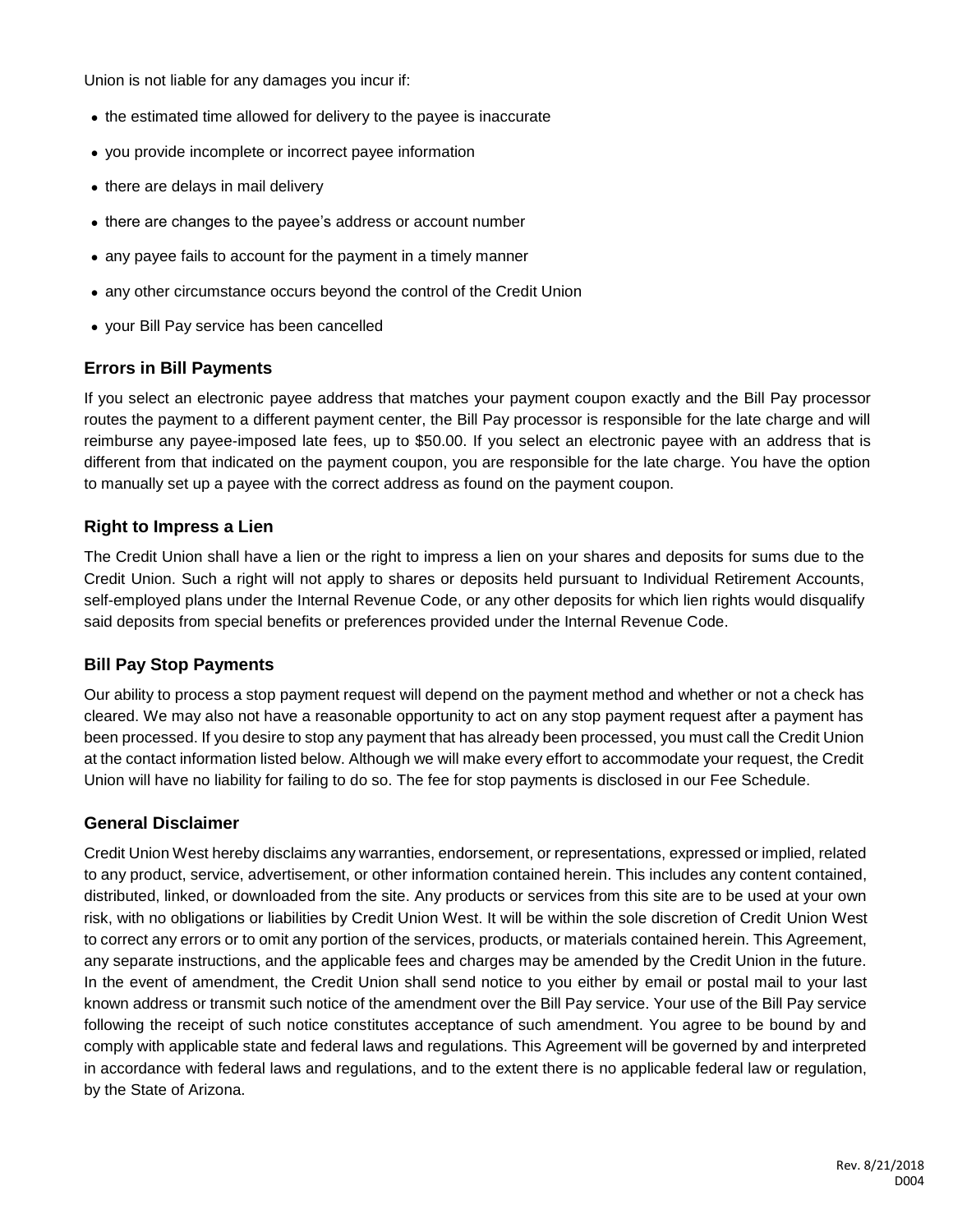## **Transaction Modes and Process Dates**

Payments from your Credit Union checking account may be established as either manual or recurring payments. All payments are made as single manual payments unless designated as recurring payments.

A manual payment is established by entering the amount due and due date, specifically for a Payee's individual bill. The Processing Date for this payment is the date you enter into the system based on the due date of your bill.

If you designate a payment as a recurring payment, you request the payment be made in the same amount to the same payee or account on the same payment schedule every month in the future. These payments will continue until you delete the payee by following the edit/delete commands on-line or until the date you have entered as the final date of payment.

You agree to set up all payments according to the Scheduling Payments section of this Agreement. If you do not allow sufficient time to process a payment, or enter an incorrect due date, the Credit Union is not liable for any service or late charges levied against you.

## **Cancelling or Editing Payments**

Bill payments are either pending or processed. Pending payments are those that have not been processed. You may cancel or edit pending payment(s), because no funds have been debited from your account. If cancelling or editing a payment, you must do so by 3:00 p.m. CST on the business day prior to the Processing Date you schedule for the payment to be deducted from your checking account. When a bill has been processed, the amount for that bill will be debited from your account. You may not modify or cancel a payment that has been processed. For questions regarding payments that have been processed, contact us at the information provided below.

## **Cancellation of Bill Pay Service**

Bill Pay service may be cancelled at any time by written request to the Credit Union. The request must include your name, address, social security number, signature and date. The Credit Union cannot cancel the service until all pending payments have cleared. If you have pending payments and do not wish to wait for them to clear, you may individually delete the pending payments by following the edit/delete commands online. If you cancel Bill Pay, then you agree to notify us at that time. You will be responsible for all payment instructions made prior to termination and for all other applicable charges and fees. You will cancel all outstanding payment orders before notifying us to terminate this service.

If you do not use Bill Pay for two consecutive billing months, we reserve the right to cancel your service.

## **Alterations and Amendments**

This Agreement, applicable fees, and service charges may be altered or amended by Credit Union West, from time to time. In such event, the Credit Union shall send notice to you at your postal address or email as it appears on our records or transmit such notice of the amendment over the Bill Pay service if the change will cause you greater cost or liability or if it will limit your access to the Service. Any use of the Service after the Credit Union sends you a notice of change will constitute your agreement to such change(s). Further, the Service may, from time to time,

revise or update the programs, services, and/or related material, which may render all such prior versions obsolete. Consequently, the Credit Union reserves the right to terminate this Agreement as to all such prior versions of the programs, services, and/or related material and limit access to the Service's more recent revisions and updates.

## **Address or Banking Changes**

You agree to promptly notify Credit Union West in writing of any address or email address change. You also agree to notify Credit Union West in writing at least ten (10) business days in advance of any change in your Payment Account or your Credit Union West member status.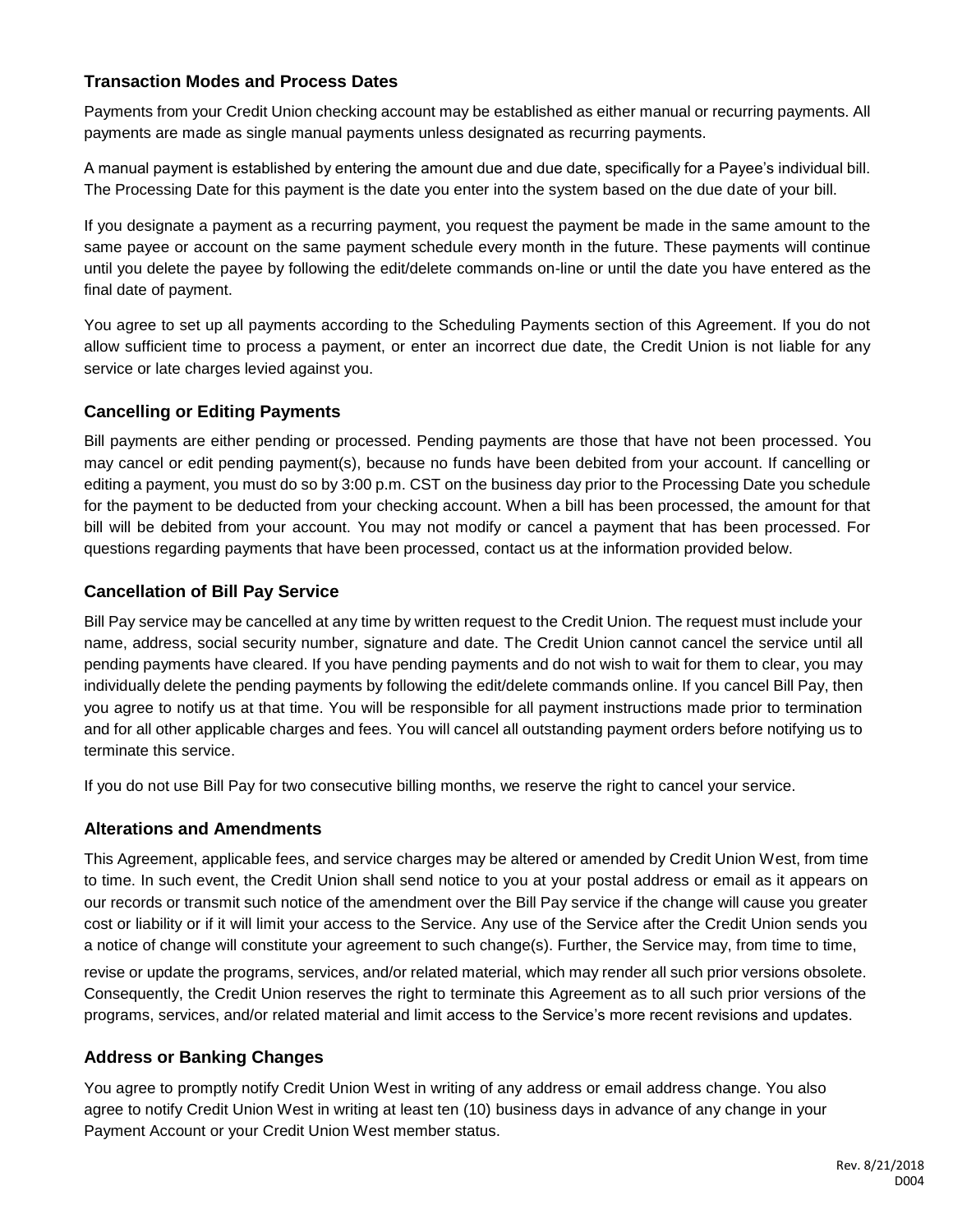## **Payee Limitation**

The Service Provider and Credit Union reserve the right to refuse to pay any Payee to whom you may direct a payment. The Service Provider is obligated to notify you promptly if it decides to refuse to pay a Payee designated by you. This notification is not required if you attempt to make a prohibited payment under this Agreement.

## **Information Authorization**

To use Bill Pay, you must become a registered user. Your enrollment in the Service may not be completed if the Credit Union cannot verify your identity or other necessary information. Through your enrollment in the Bill Pay Service, you agree that the Credit Union reserves the right to request a review of your credit rating at its own expense through an authorized credit bureau. In addition, you agree that the Service Provider and Credit Union reserve the right to obtain financial information regarding your account from a Payee or financial institution to resolve payment-posting problems.

## **Disputes**

In the event of a dispute regarding the Bill Pay Service, you and the Credit Union agree to resolve the dispute by looking to this Agreement. You agree this Agreement is the complete and exclusive statement of the agreement between you and the Service, which supersedes any proposal or prior agreement, oral or written, and any other communications between you and the Service relating to the subject matter of this Agreement.

#### **Password and Security**

You agree not to give or make available your password or other means to access your account to any unauthorized individuals. You are responsible for all payments you authorize using the Service. If you permit other persons to use the Service, your password or other means to access your account, you are responsible for any transactions they authorize or perform. You understand that by disclosing your password to anyone, regardless of whether that person is a signer, you are providing the person authorization to perform transactions on your account(s), through the Service until your revoke such authority by changing the password. If you fail to maintain security of your password and Credit Union West suffers a loss, we reserve the right to terminate the Services as well as other Credit Union West deposit and loan services provided via Online Banking. If you believe that password or other means to access your account has been lost or stolen or that someone may attempt to use the Service without your consent or has transferred money without your permission, you must notify the Credit Union immediately.

## **Other Terms and Conditions**

We will process bill payment transfer requests only to those payees you authorize and the Credit Union has approved. We will not process any bill payment transfer if the required transaction information is incomplete. We will debit the designated funds from your checking account for bill payment transfer as designated by the Processing Date you select. You must allow sufficient time for payees to process your payment after they receive the payment. Please allow as much time as though you were sending your payment by mail. We cannot guarantee the time that any payment will credited to your account by the payee. The Bill Pay service may be temporarily unavailable due to Credit Union record updating or technical difficulties.

You may make payments of no more than \$10,000.00 per payment and \$20,000.00 per day.

You authorize Credit Union West to charge your designated account(s) for any transactions completed through the use of the Bill Pay service, including any recurring payment that you make.

You regard requests for new account services, instructions to change existing account information or services, and other communication received via Online Banking as legal endorsements. As such, all correspondence initiated via Online Banking or Bill Pay shall command the legal authority of a written request authorized by your signature.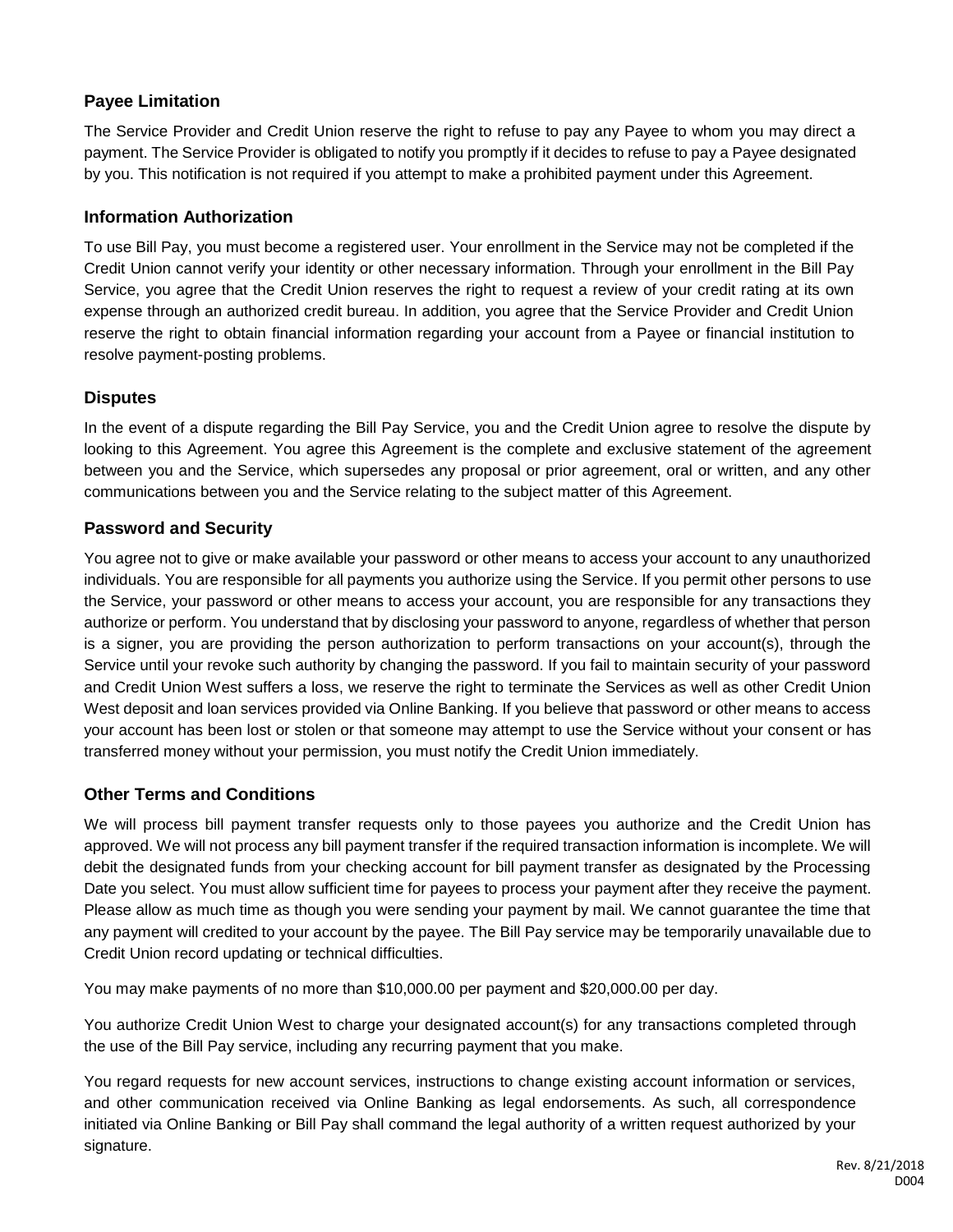## **Liability for Unauthorized Access**

Tell us at once if you believe your password has been lost or stolen, or an unauthorized person has obtained access to your account(s) without your permission. Telephoning is the best way of keeping your possible losses down. If you believe anyone has used your password or accessed your accounts through Online or Mobile Banking without your authorization, please call us immediately at the contact information provided below.

You could lose all the money in your account (plus your maximum overdraft line of credit). If you tell us within two business days after you learn of the loss or theft of your password, you can lose no more than \$50 if someone used your password without your permission.

Also, if your statement shows transfers that you did not make, tell us at once. If you do not tell us within 60 days after the statement was mailed to you, you may not get back any money you lost after the 60 days if we can prove that we could have stopped someone from taking the money if you had told us in time. If you tell us verbally, we may require that you send us your dispute in writing or electronically within ten (10) business days.

## **You Choose To Pay Bills Through Bill Pay**

You agree to comply with the terms and conditions. You accept liability for all transactions made by you, joint owners, or anyone else you give the user ID and password. You understand that withdrawals and transfers may affect the dividend and interest earned on your account. When using Bill Pay, you authorize Credit Union West to post payment transactions generated to the account(s) indicated. You are in full control of your account, and if at any time you decide to discontinue this service, you must provide the Credit Union with written notice. Your use of Bill Pay signifies that you have accepted all of the terms and conditions of this service. If you do not allow sufficient time to process a payment, or enter an incorrect due date, the Credit Union is not liable for any service or late charges levied against you.

## **Damages and Warranties**

In addition to the terms previously disclosed, the Credit Union is not responsible for any losses, injuries expenses, claims, attorney fees, interest or other damages, whether direct, indirect special, punitive, incidental or consequential, (collectively, Losses) caused by Online Banking or the use of the Online Banking Services or in any way arising out of the installation, use or maintenance of your personal computer hardware or software, including any software provided by Institution or one of its suppliers. In addition, the Credit Union disclaims any responsibility or liability for any electronic virus(es) you may encounter after installation of such software or use of Online Banking or the Online Banking Services. Without limiting the foregoing, neither the Credit Union nor its suppliers shall be liable for any: (i) failure to perform or any losses arising out of an event or condition beyond their reasonable control, including but not limited to communications breakdown or interruption, acts of God or labor disputes; or (ii) the loss, confidentiality or security of any data while in transit via the Internet, communication lines, postal system or ACH network. The Credit Union and its suppliers provide Online Banking and the Online Banking Services from their own sites and they make no representation or warranty that any information, material or functions included in Online Banking or the Online Banking Services are appropriate for use by you in your jurisdiction. If you choose to use Online Banking and/or the Online Banking Services, you do so on your own initiative and are solely responsible for compliance with applicable local laws and regulations. Neither the Credit Union nor its suppliers warrant the adequacy, accuracy or completeness of any information provided as a part of Online Banking, the Online Banking Services, or contained in any third party sites linked to or from the Credit Unions website. THE CREDIT UNION MAKES NO REPRESENTATIONS OR WARRANTIES OF ANY KIND REGARDING THE ACCURACY, FUNCTIONALITY OR PERFORMANCE OF ONLINE BANKING, ONLINE BANKING SERVICES, BILL